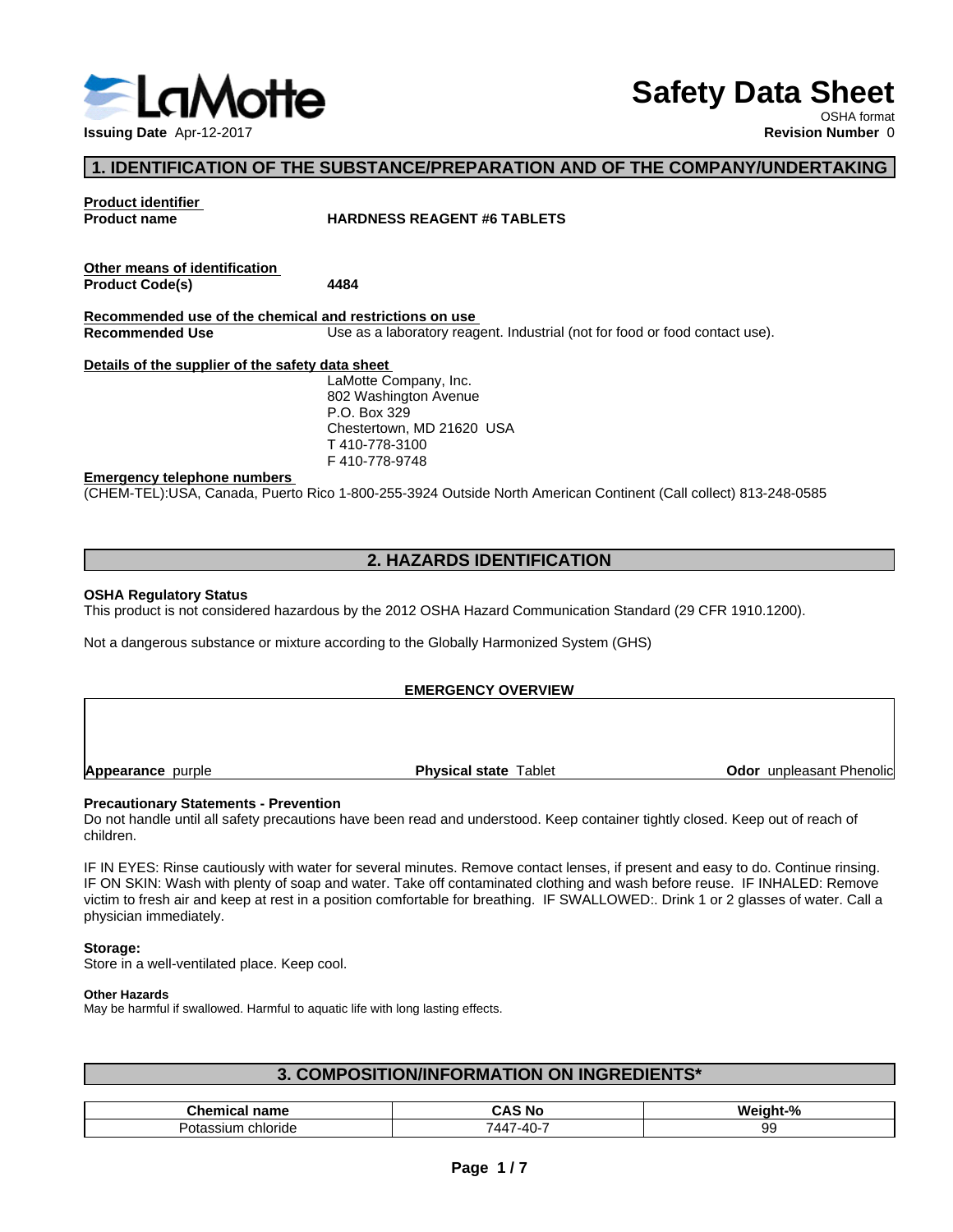# **4. FIRST AID MEASURES**

 $\overline{\phantom{a}}$  ,  $\overline{\phantom{a}}$  ,  $\overline{\phantom{a}}$  ,  $\overline{\phantom{a}}$  ,  $\overline{\phantom{a}}$  ,  $\overline{\phantom{a}}$  ,  $\overline{\phantom{a}}$  ,  $\overline{\phantom{a}}$  ,  $\overline{\phantom{a}}$  ,  $\overline{\phantom{a}}$  ,  $\overline{\phantom{a}}$  ,  $\overline{\phantom{a}}$  ,  $\overline{\phantom{a}}$  ,  $\overline{\phantom{a}}$  ,  $\overline{\phantom{a}}$  ,  $\overline{\phantom{a}}$ 

| Show this safety data sheet to the doctor in attendance. Do not get in eyes, on skin, or on<br>clothing.                                                                                                                                                                  |
|---------------------------------------------------------------------------------------------------------------------------------------------------------------------------------------------------------------------------------------------------------------------------|
| Immediately flush eyes with gentle stream of water for at least 15 minutes, occasionally<br>lifting upper and lower eyelids. If symptoms persist, call a physician.                                                                                                       |
| Wash off with warm water and soap. If symptoms persist, call a physician.                                                                                                                                                                                                 |
| Not expected to require first aid measures. Remove to fresh air.                                                                                                                                                                                                          |
| Drink plenty of water. Clean mouth with water. If gastrointestinal distress occurs contact<br>physician. Consult a physician if necessary.                                                                                                                                |
| Do not use mouth-to-mouth method if victim ingested or inhaled the substance; give<br>artificial respiration with the aid of a pocket mask equipped with a one-way valve or other<br>proper respiratory medical device. Use personal protection recommended in Section 8. |
|                                                                                                                                                                                                                                                                           |

### **5. FIREFIGHTING MEASURES**

### **Suitable extinguishing media**

Water spray, dry chemical, carbon dioxide (CO<sub>2</sub>), or foam.

### **Protective equipment and precautions for firefighters**

As in any fire, wear self-contained breathing apparatus pressure-demand, MSHA/NIOSH (approved or equivalent) and full protective gear.

| <b>6. ACCIDENTAL RELEASE MEASURES</b> |  |
|---------------------------------------|--|
|---------------------------------------|--|

| Personal precautions, protective equipment and emergency procedures |  |
|---------------------------------------------------------------------|--|
|---------------------------------------------------------------------|--|

**Personal precautions** See section 8. Avoid contact with the skin and the eyes. Avoid dust formation. **Environmental precautions** No special environmental precautions required.See Section 12 for additional Ecological Information. Beware of vapors accumulating to form explosive concentrations. Vapors can accumulate in low areas.

### **Methods and material for containment and cleaning up**

**Methods for containment** Sweep up in a manner that does not dispurse dust and shovel into suitable containers for disposal. Dispose according to local regulations, if permitted dissolve in water and rinse to drain.

**Methods for cleaning up** After cleaning, flush away traces with water.

# **7. HANDLING AND STORAGE**

### **Precautions for safe handling**

Handling **Handle in accordance with good industrial hygiene and safety practice. Prevent contact with** skin, eyes, and clothing. Do not taste or swallow. Do not eat, drink, or smoke when using this product.

### **Conditions for safe storage, including any incompatibilities**

Storage: **Keep containers tightly closed in a dry, cool and well-ventilated place. Keep out of the reach**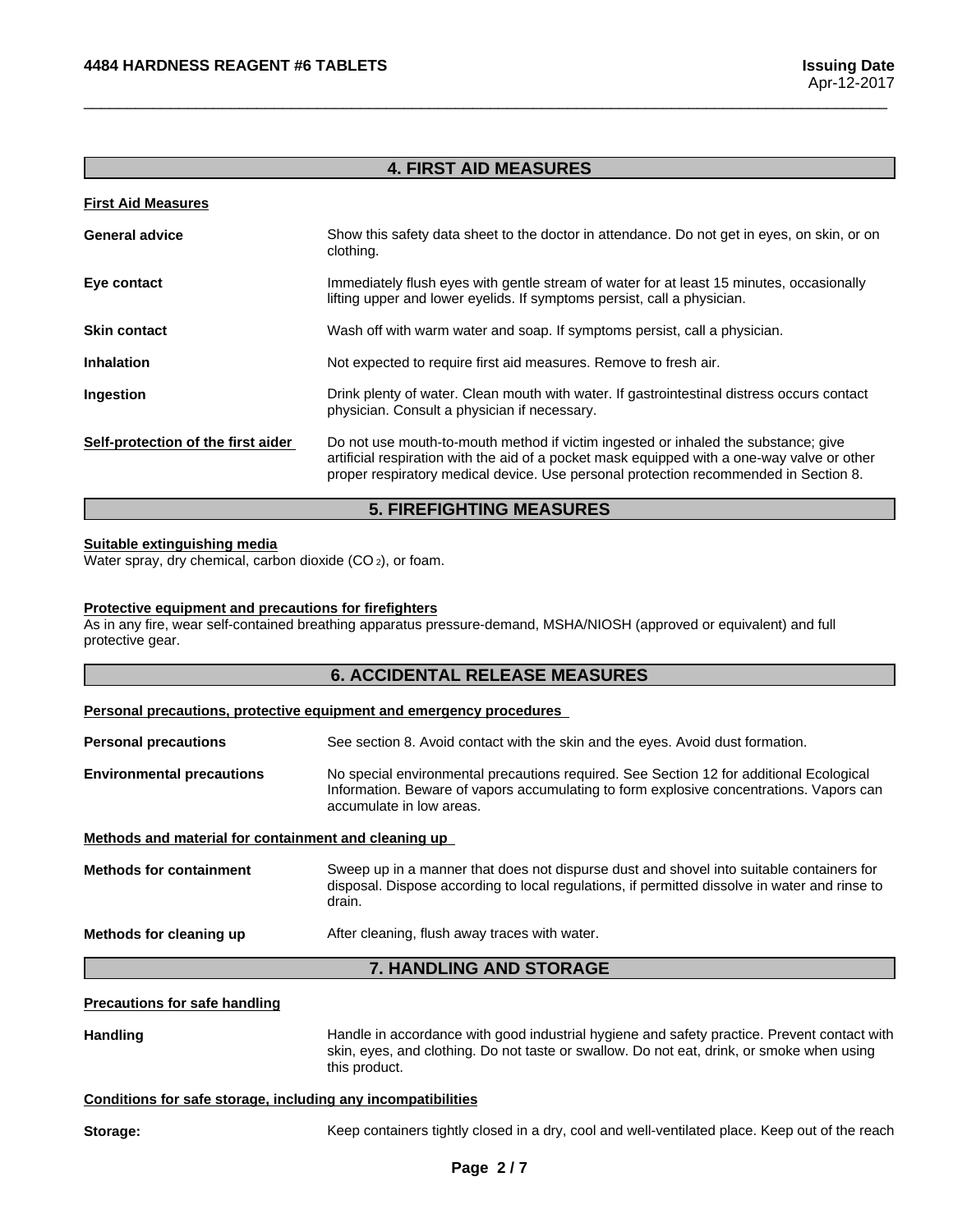of children.

**Incompatible Products** Strong oxidizing agents.

# **8. EXPOSURE CONTROLS/PERSONAL PROTECTION**

 $\overline{\phantom{a}}$  ,  $\overline{\phantom{a}}$  ,  $\overline{\phantom{a}}$  ,  $\overline{\phantom{a}}$  ,  $\overline{\phantom{a}}$  ,  $\overline{\phantom{a}}$  ,  $\overline{\phantom{a}}$  ,  $\overline{\phantom{a}}$  ,  $\overline{\phantom{a}}$  ,  $\overline{\phantom{a}}$  ,  $\overline{\phantom{a}}$  ,  $\overline{\phantom{a}}$  ,  $\overline{\phantom{a}}$  ,  $\overline{\phantom{a}}$  ,  $\overline{\phantom{a}}$  ,  $\overline{\phantom{a}}$ 

### **Control parameters**

| <b>Chemical name</b>                                                  | <b>ACGIH TLV</b>                                                                                                                                                                                                                                     | <b>OSHA PEL</b> | <b>NIOSH IDLH</b> |
|-----------------------------------------------------------------------|------------------------------------------------------------------------------------------------------------------------------------------------------------------------------------------------------------------------------------------------------|-----------------|-------------------|
| Potassium chloride                                                    |                                                                                                                                                                                                                                                      |                 | Not Established   |
| 7447-40-7                                                             |                                                                                                                                                                                                                                                      |                 |                   |
| Appropriate engineering controls                                      |                                                                                                                                                                                                                                                      |                 |                   |
| <b>Engineering Measures</b>                                           | Eyewash stations.                                                                                                                                                                                                                                    |                 |                   |
| Individual protection measures, such as personal protective equipment |                                                                                                                                                                                                                                                      |                 |                   |
| <b>Eye/Face Protection</b>                                            | Wear safety glasses with side shields (or goggles).                                                                                                                                                                                                  |                 |                   |
| Skin and body protection                                              | Wear latex or nitrile gloves.                                                                                                                                                                                                                        |                 |                   |
| <b>Respiratory protection</b>                                         | None required under normal usage.                                                                                                                                                                                                                    |                 |                   |
| <b>Hygiene Measures</b>                                               | Handle in accordance with good industrial hygiene and safety practice. Avoid contact with<br>eyes, skin and clothing. Wear suitable gloves and eye/face protection. Wash hands and<br>face before breaks and immediately after handling the product. |                 |                   |

# **9. PHYSICAL AND CHEMICAL PROPERTIES**

# **Information on basic physical and chemical properties**

| <b>Physical state</b><br>Appearance<br>Color                  | Tablet<br>purple<br>purple | Odor                        | unpleasant Phenolic |
|---------------------------------------------------------------|----------------------------|-----------------------------|---------------------|
| <b>Property</b>                                               | <b>Values</b>              | Remarks • Method            |                     |
| рH                                                            | 6                          | (1 tablet in 10mL of water) |                     |
| Melting point / freezing point                                | No information available   |                             |                     |
| Boiling point / boiling range                                 | No information available   |                             |                     |
| <b>Flash point</b>                                            | Not Applicable             |                             |                     |
| <b>Evaporation rate</b>                                       |                            |                             |                     |
| Flammability (solid, gas)<br><b>Flammability Limit in Air</b> | No information available   |                             |                     |
| <b>Upper flammability limit:</b>                              | No information available   |                             |                     |
| Lower flammability limit:                                     | No information available   |                             |                     |
| Vapor pressure                                                | No information available   |                             |                     |
| <b>Vapor density</b>                                          | No information available   |                             |                     |
| <b>Specific gravity</b>                                       | No information available   |                             |                     |
| <b>Water solubility</b>                                       | Soluble in water           |                             |                     |
| Solubility in other solvents                                  | No information available   |                             |                     |
| <b>Partition coefficient</b>                                  | No information available   |                             |                     |
| <b>Autoignition temperature</b>                               | No information available   |                             |                     |
| <b>Decomposition temperature</b>                              | No information available   |                             |                     |
| <b>Kinematic viscosity</b>                                    | No information available   |                             |                     |
| <b>Dynamic viscosity</b>                                      | No information available   |                             |                     |
| <b>Explosive properties</b>                                   | No information available   |                             |                     |
| <b>Oxidizing properties</b>                                   | No information available   |                             |                     |
| <b>Other Information</b>                                      |                            |                             |                     |
| Softening point                                               | No information available   |                             |                     |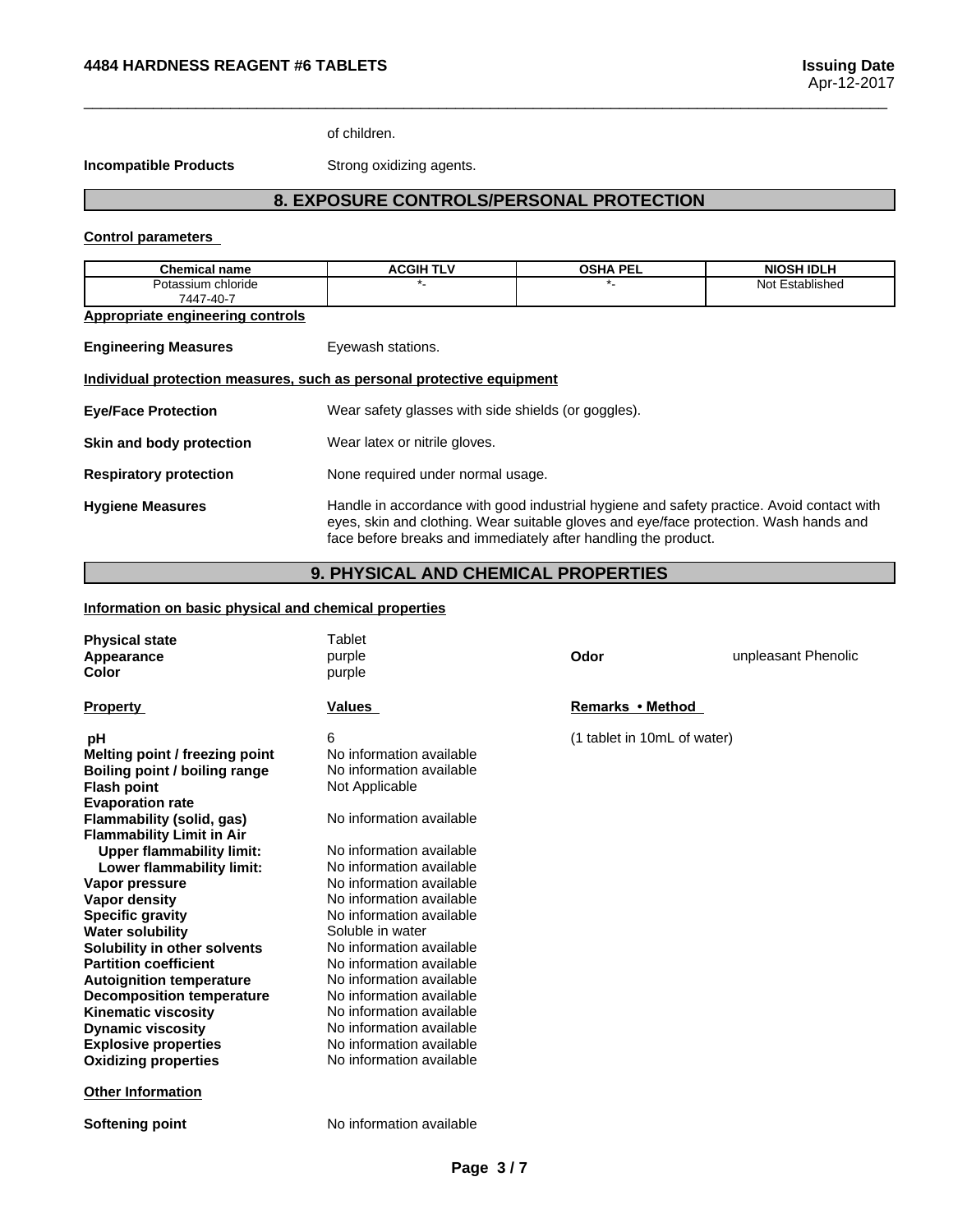**Molecular weight**<br> **VOC Content (%)**<br>
No information available<br>
No information available **VOC Content (%)**<br> **No information available**<br> **No information available Density No information available**<br> **Bulk density No information available No information available** 

# **10. STABILITY AND REACTIVITY**

 $\overline{\phantom{a}}$  ,  $\overline{\phantom{a}}$  ,  $\overline{\phantom{a}}$  ,  $\overline{\phantom{a}}$  ,  $\overline{\phantom{a}}$  ,  $\overline{\phantom{a}}$  ,  $\overline{\phantom{a}}$  ,  $\overline{\phantom{a}}$  ,  $\overline{\phantom{a}}$  ,  $\overline{\phantom{a}}$  ,  $\overline{\phantom{a}}$  ,  $\overline{\phantom{a}}$  ,  $\overline{\phantom{a}}$  ,  $\overline{\phantom{a}}$  ,  $\overline{\phantom{a}}$  ,  $\overline{\phantom{a}}$ 

| <b>Stability</b><br><b>Hazardous polymerization</b> | Stable under normal conditions of use and storage.<br>Hazardous polymerization does not occur. |
|-----------------------------------------------------|------------------------------------------------------------------------------------------------|
| <b>Conditions to avoid</b>                          | Exposure to air or moisture over prolonged periods. Excessive heat.                            |
| Incompatible materials                              | Strong oxidizing agents.                                                                       |

**Hazardous decomposition products** Oxides of Chlorine. Potassium Oxides.

# **11. TOXICOLOGICAL INFORMATION**

# **Information on likely routes of exposure**

**Inhalation** Not an expected route of exposure.<br> **Eye contact** May cause irritation. **Eye contact** May cause irritation.<br> **Skin contact** May cause irritation. **May cause irritation. Ingestion** May be harmful if swallowed.

#### **Component identification**

| <b>Chemical name</b> | ATEmix (oral)         | ATEmix<br>เ (dermal)   | <b>Inhalation LC50</b> |
|----------------------|-----------------------|------------------------|------------------------|
| Potassium chloride   | $= 2600$ mg/kg<br>Rat | ' Established<br>Not ' | Established<br>Not F   |
| 7447-40-7            |                       |                        |                        |

### **Information on toxicological effects**

| <b>Chemical</b><br>l name             | <b>ACGIF</b>       | <b>IARC</b>        | $\sim$<br>N                     | <b>OCUA</b><br>וחט      |
|---------------------------------------|--------------------|--------------------|---------------------------------|-------------------------|
| Potassium<br>⊦chloride<br>  7447-40-7 | Not<br>Established | Established<br>N∩t | $\cdots$<br>Nl∩t<br>∃stablished | .<br>Not<br>Established |

**Chronic toxicity** None known.

**ATEmix (oral)** 2,637.00 mg/kg

# **12. ECOLOGICAL INFORMATION**

### **Ecotoxicity**

Harmful to aquatic life with long lasting effects

### **Unknown Aquatic Toxicity** 1.4 % of the mixture consists of components(s) of unknown hazards to the aquatic environment

| <b>Chemical name</b> | <b>Toxicity to Algae</b> | <b>Toxicity to Fish</b>                                     | Daphnia Magna (Water Flea)   |
|----------------------|--------------------------|-------------------------------------------------------------|------------------------------|
| Potassium chloride   | 2500: 72 h Desmodesmus   | 750 - 1020: 96 h Pimephales                                 | 825: 48 h Daphnia magna mg/L |
| 7447-40-7            | subspicatus mg/L EC50    | promelas mg/L LC50 static 1060: EC50 83: 48 h Daphnia magna |                              |
|                      |                          | 96 h Lepomis macrochirus mg/L                               | mg/L EC50 Static             |
|                      |                          | LC50 static                                                 |                              |

### **Persistence and degradability**

No information available.

### **Bioaccumulation/Accumulation**

No information available.

| <b>Chamu</b><br>∣name<br>Chemical | $-00$<br><b>Pow</b>                 |
|-----------------------------------|-------------------------------------|
| ∍∽<br>chloride<br>sium            | ∹stablisheo<br>No.<br>$\sim$ $\sim$ |
| 744<br>$7 - A \Omega$<br>$\cdot$  |                                     |

# **13. DISPOSAL CONSIDERATIONS**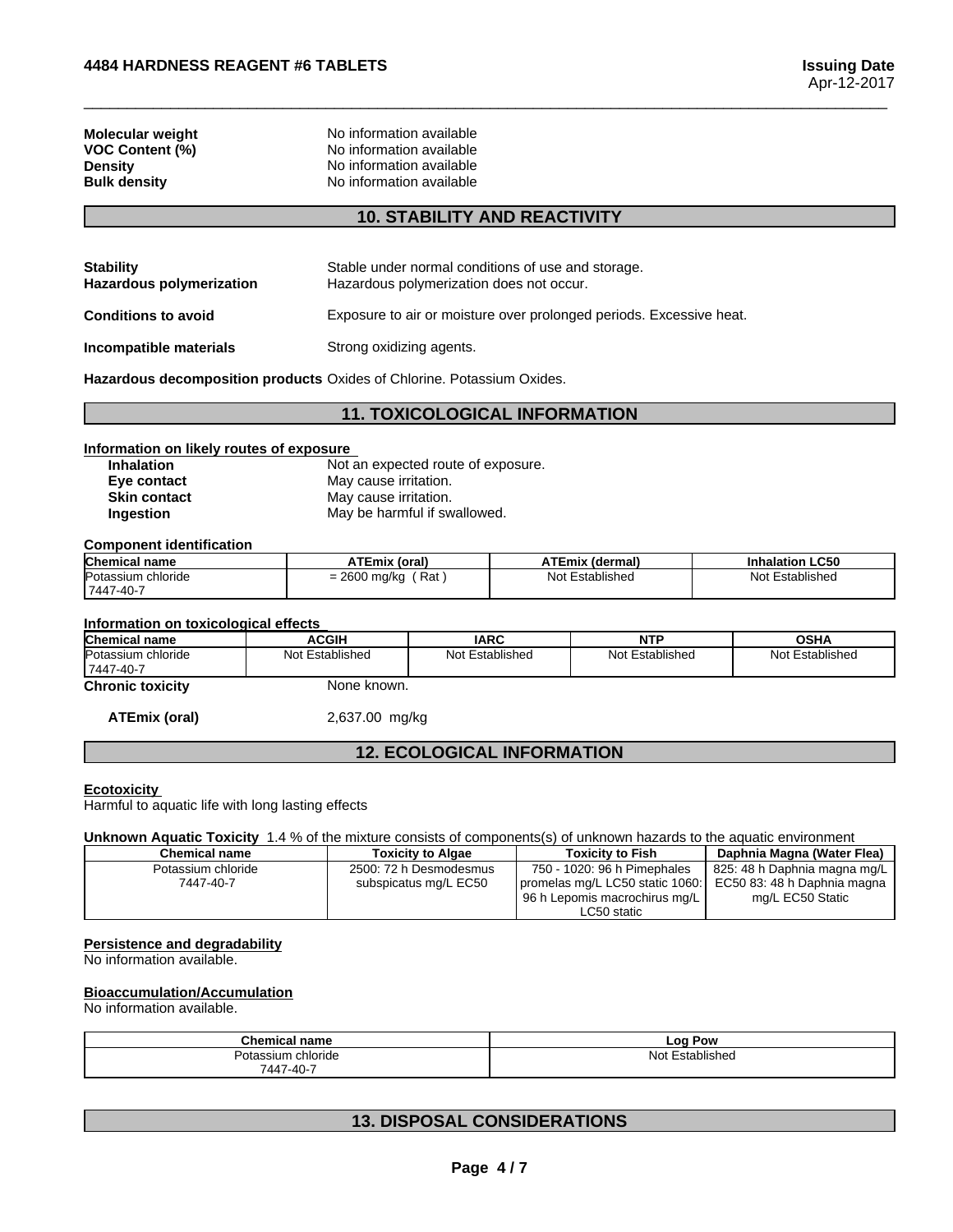**Disposal Methods** Dispose according to federal, state, and local regulations. If permitted, dissolve in large volume of water and rinse to drain with excess water.

**Contaminated packaging <b>Dispose** of waste product or used containers according to local regulations.

 $\overline{\phantom{a}}$  ,  $\overline{\phantom{a}}$  ,  $\overline{\phantom{a}}$  ,  $\overline{\phantom{a}}$  ,  $\overline{\phantom{a}}$  ,  $\overline{\phantom{a}}$  ,  $\overline{\phantom{a}}$  ,  $\overline{\phantom{a}}$  ,  $\overline{\phantom{a}}$  ,  $\overline{\phantom{a}}$  ,  $\overline{\phantom{a}}$  ,  $\overline{\phantom{a}}$  ,  $\overline{\phantom{a}}$  ,  $\overline{\phantom{a}}$  ,  $\overline{\phantom{a}}$  ,  $\overline{\phantom{a}}$ 

| <b>Chemical name</b>            | <b>RCRA</b>     | <b>RCRA - Basis for Listing</b> | <b>RCRA - D Series Wastes</b> | <b>RCRA - U Series Wastes</b> |
|---------------------------------|-----------------|---------------------------------|-------------------------------|-------------------------------|
| Potassium chloride<br>7447-40-7 | Not Established |                                 | Not Established               | Not Established               |
|                                 |                 |                                 |                               |                               |

| <b>Chemical name</b>            | <b>RCRA - Halogenated</b><br><b>Organic Compounds</b> | <b>RCRA - P Series Wastes</b> | <b>RCRA - F Series Wastes</b> | <b>RCRA - K Series Wastes</b> |
|---------------------------------|-------------------------------------------------------|-------------------------------|-------------------------------|-------------------------------|
| Potassium chloride<br>7447-40-7 | Not Established                                       | Not Established               | Not Established               | Not Established               |

| Chem.<br>name<br>emica                             | California '<br><b>Hazardous Waste Status</b> |
|----------------------------------------------------|-----------------------------------------------|
| chloride<br>$S$ cellim<br>$(1.40 -$<br>7.17<br>444 |                                               |

# **14. TRANSPORT INFORMATION**

| <u>DOT</u>      | Not regulated |
|-----------------|---------------|
| <b>TDG</b>      | Not regulated |
| <b>MEX</b>      | Not regulated |
| <b>ICAO</b>     | Not regulated |
| <b>IATA</b>     | Not regulated |
| <b>IMDG/IMO</b> | Not regulated |
| <b>RID</b>      | Not regulated |
| <b>ADR</b>      | Not regulated |
| <b>ADN</b>      | Not regulated |

# **15. REGULATORY INFORMATION**

| <b>International Inventories</b> |                 |
|----------------------------------|-----------------|
| TSCA                             | Complies        |
| <b>DSL/NDSL</b>                  | Complies        |
| <b>EINECS/ELINCS</b>             | Does not comply |
| <b>ENCS</b>                      | Complies        |
| <b>IECSC</b>                     | Complies        |
| <b>KECL</b>                      | Complies        |
| <b>PICCS</b>                     | Complies        |
| <b>AICS</b>                      | Complies        |

**Legend:** 

**TSCA** - United States Toxic Substances Control Act Section 8(b) Inventory **DSL/NDSL** - Canadian Domestic Substances List/Non-Domestic Substances List **EINECS/ELINCS** - European Inventory of Existing Chemical Substances/European List of Notified Chemical Substances **ENCS** - Japan Existing and New Chemical Substances **IECSC** - China Inventory of Existing Chemical Substances **KECL** - Korean Existing and Evaluated Chemical Substances **PICCS** - Philippines Inventory of Chemicals and Chemical Substances **AICS** - Australian Inventory of Chemical Substances

### **US Federal Regulations**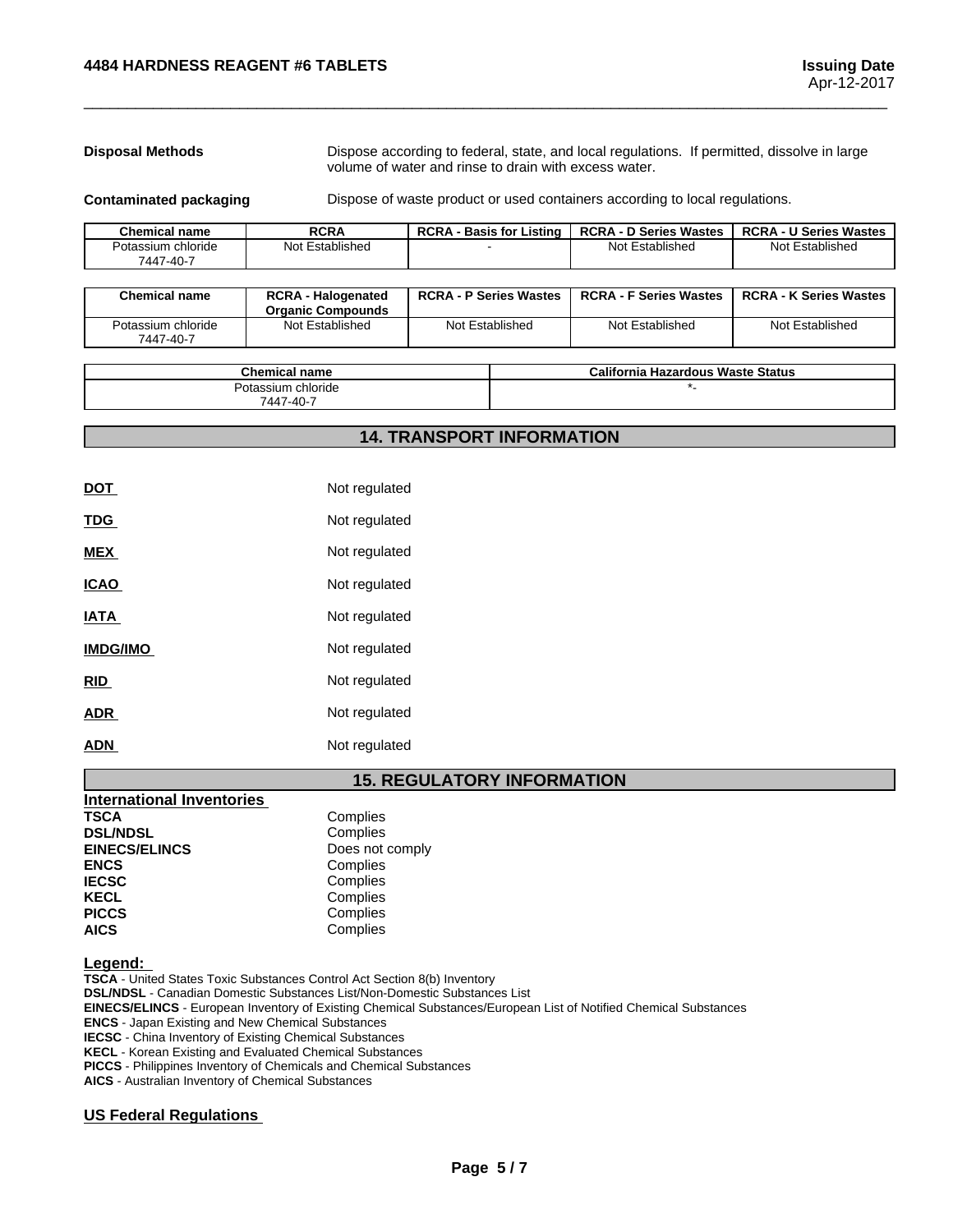### **SARA 313**

Section 313 of Title III of the Superfund Amendments and Reauthorization Act of 1986 (SARA). This product does not contain any chemicals which are subject to the reporting requirements of the Act and Title 40 of the Code of Federal Regulations, Part 372

 $\overline{\phantom{a}}$  ,  $\overline{\phantom{a}}$  ,  $\overline{\phantom{a}}$  ,  $\overline{\phantom{a}}$  ,  $\overline{\phantom{a}}$  ,  $\overline{\phantom{a}}$  ,  $\overline{\phantom{a}}$  ,  $\overline{\phantom{a}}$  ,  $\overline{\phantom{a}}$  ,  $\overline{\phantom{a}}$  ,  $\overline{\phantom{a}}$  ,  $\overline{\phantom{a}}$  ,  $\overline{\phantom{a}}$  ,  $\overline{\phantom{a}}$  ,  $\overline{\phantom{a}}$  ,  $\overline{\phantom{a}}$ 

| <b>Chemical name</b>                  | <b>SARA 313 - Threshold Values %</b> |
|---------------------------------------|--------------------------------------|
| Potassium chloride                    | Not Established                      |
| 7447-40-7                             |                                      |
| <b>SARA 311/312 Hazard Categories</b> |                                      |
| Acute health hazard                   | Yes                                  |
| <b>Chronic Health Hazard</b>          | No                                   |
| <b>Fire hazard</b>                    | No                                   |
| Sudden release of pressure hazard     | No                                   |
| <b>Reactive Hazard</b>                | No                                   |

### **CWA (Clean WaterAct)**

This product does not contain any substances regulated as pollutants pursuant to the Clean Water Act (40 CFR 122.21 and 40 CFR 122.42)

| Not Established<br>Not Established<br>Not Established<br>Not Established<br>Potassium chloride<br>7447-40-7 | <b>Chemical name</b> | <b>CWA - Reportable</b><br>Quantities | <b>CWA - Toxic Pollutants</b> | <b>CWA - Priority Pollutants</b> | <b>CWA - Hazardous</b><br><b>Substances</b> |
|-------------------------------------------------------------------------------------------------------------|----------------------|---------------------------------------|-------------------------------|----------------------------------|---------------------------------------------|
|                                                                                                             |                      |                                       |                               |                                  |                                             |

### **CERCLA**

This material, as supplied, does not contain any substances regulated as hazardous substances under the Comprehensive Environmental Response Compensation and Liability Act (CERCLA) (40 CFR 302) or the Superfund Amendments and Reauthorization Act (SARA) (40 CFR 355). There may be specific reporting requirements at the local, regional, or state level pertaining to releases of this material

| Established<br>Potassium chloride<br>N∩t<br>יש<br>$7 - 40 -$<br>7447<br>−~∪ | <b>Chemical name</b> | <b>Hazardous Substances RQs</b> | LA/SARA RO<br><b>CERCI</b> | DC.<br>n. |
|-----------------------------------------------------------------------------|----------------------|---------------------------------|----------------------------|-----------|
|                                                                             |                      |                                 |                            |           |
|                                                                             |                      |                                 |                            |           |

## **US State Regulations**

### **California Proposition 65**

| <b>Chemical name</b>    | <b>California</b><br>Proposition 65<br>ъ. |
|-------------------------|-------------------------------------------|
| Potassium<br>າ chloride | Established<br>Not                        |
| 7447-40-                |                                           |

### **U.S. State Right-to-Know Regulations**

| <b>Chemical name</b> | <b>New</b><br><b>Jerse</b> v | sachusetts                    | ⊸∾lvania           |
|----------------------|------------------------------|-------------------------------|--------------------|
| Potassium chloride   | <b>Not</b><br>Established    | $\sim$<br>Not<br>'±stablished | ⊤stablisheo<br>Not |
| $-40-$<br>447        |                              |                               |                    |

### **CPSC (Consumer Product Safety Commission) - Specially Regulated Substances**

# **16. OTHER INFORMATION**

**NFPA Health hazard** 1**Physical and Chemical Health hazard** 1 **Flammability** 0 **Hazards** N/A **Stability** 0 0